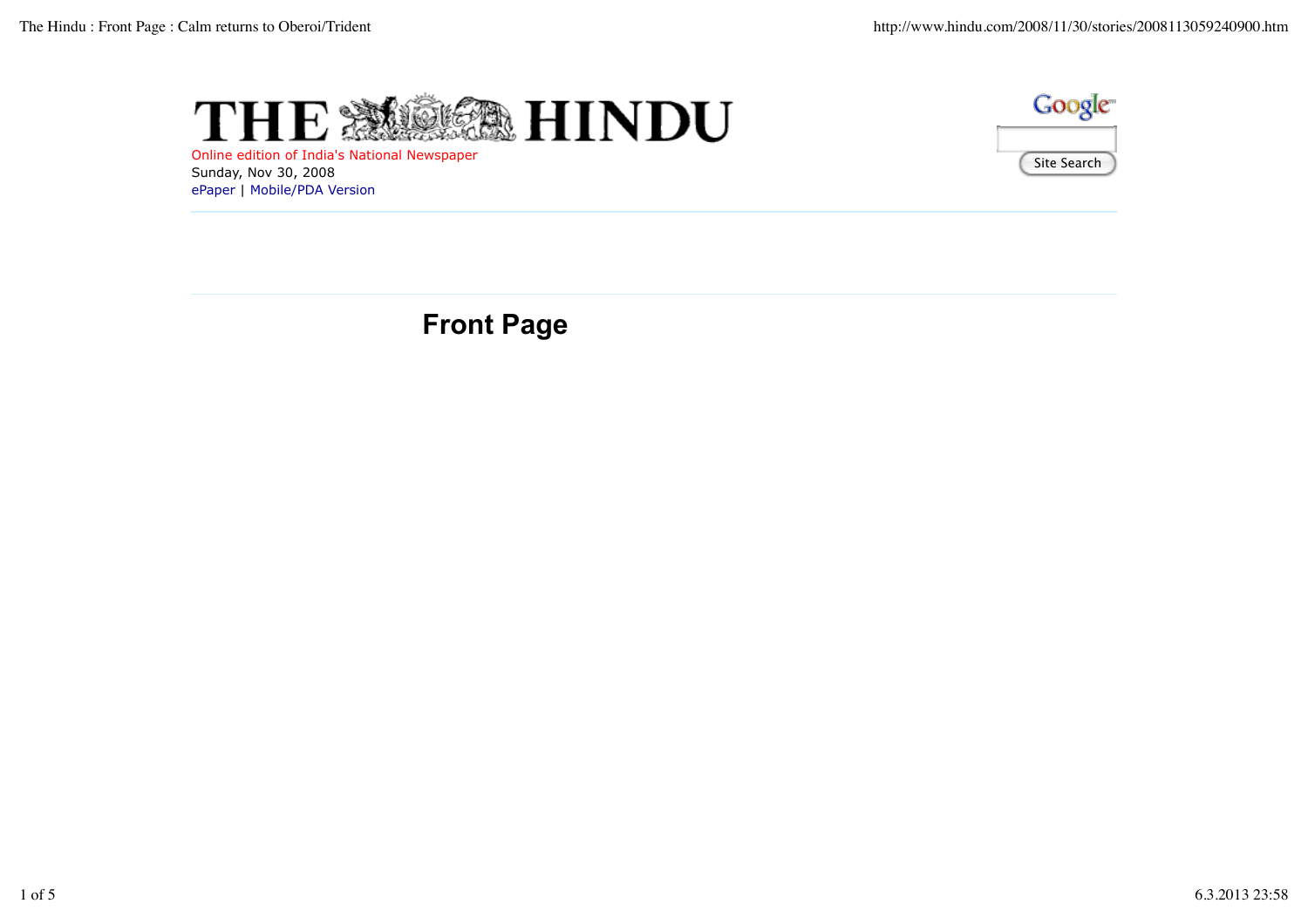AdChoices<sup>1</sup>

## **Geheimtipp für Englisch**

News: ePaper | Front Page | National | Tamil Nadu | Andhra Pradesh | Karnataka | Kerala | New Delhi | Other States | International | Business | Sport | Miscellaneous | Engagements | Advts: Retail Plus | Classifieds | Jobs | Obituary |

Front Page





## **News Update**

Stories in this Section

- e-mail came from Pakistan
- As siege ends, Mumbai mourns its dead
- Too early for Directors General to meet: Zardari
- Zardari: if evidence points to any group in my country, I shall take the strictest action
- We are duty-bound to help: Mulford
- Pointed intelligence warnings preceded attacks
- Thousands bid tearful adieu to bravehearts
- Calm returns to Oberoi/Trident
- Mumbai Aftermath
- $\bullet$ Beyond the line of duty
- $\bullet$  How the Taj the war zone was reclaimed
- Ratan Tata asserts his resolve
- Taj denies staff involvement
- They battled the flames
- Don't come up, I will handle them, said the hero
- Labradors play key role in operation
- Why the action took as long as it did
- Heritage building stands ravaged

m)

**Calm returns to Oberoi/Trident**

Meena Menon



**Flames leap out of a window of Trident hotel in Mumbai when National Security Guard commandos were battling the terrorists on Thursday. Photo: PTI/Shashank Parade**

MUMBAI: After two days of frenzied activity and a warlike situation, things appeared calm on Saturday morning near the Oberoi/Trident hotel. A small group of anxious shop owners stood outside the police cordon near the hotel, hoping they would be allowed inside to check the extent of damage.

Ahmed (name changed), owner of a carpet shop in the famous Oberoi shopping arcade, was relieved that the terrorists did not target the area. "I was playing soccer at Islam Gymkhana when I was told about the attack. I heard the two terrorists entered the lobby of the Trident and turned right, shooting everyone in sight," he said. None of the 30 shops in the arcade are damaged, reports say.